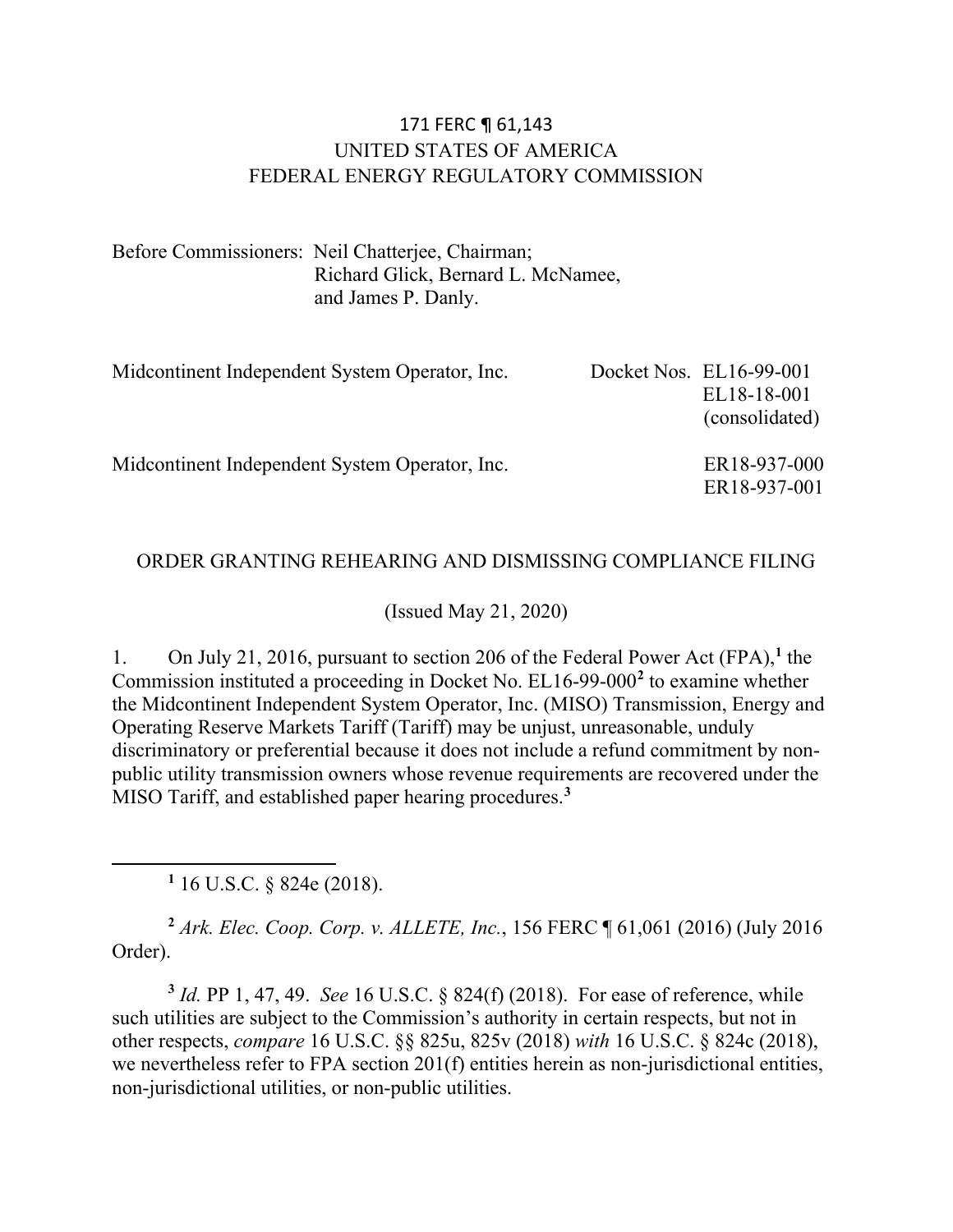2. In an order issued on October 19, 2017, the Commission: (1) held the FPA section 206 paper hearing in abeyance pending the ongoing MISO stakeholder process; (2) granted, in part, and denied, in part, requests for clarification; (3) addressed some issues raised by parties; (4) directed a compliance filing; (5) instituted a proceeding in Docket No. EL18-18-000 pursuant to FPA section 206 to examine the MISO Transmission Owners Agreement (Owners Agreement) and other jurisdictional documents; and (6) consolidated Docket Nos. EL16-99-000 and EL18-18-000.**[4](#page-1-0)**

3. On November 20, 2017, Nebraska Public Power District (NPPD), American Public Power Association (APPA), Dairyland Power Cooperative (Dairyland), and MISO Transmission Owners**[5](#page-1-1)** submitted timely requests for rehearing of the October 2017 Order. In addition, National Rural Electric Cooperative Association (NRECA); Midwest Energy, Inc. (Midwest); and Hoosier Energy Rural Electric Cooperative, Inc., Southern Illinois Power Cooperative, and WPPI Energy (collectively, Hoosier, Southern Illinois, and WPPI) filed timely requests for rehearing and clarification of the October 2017 Order. On February 28, 2018, MISO submitted a compliance filing in Docket Nos. ER18-937-000 and ER18-937-001 in response to the October 2017 Order (MISO's Compliance Filing). For the reasons discussed below, we grant rehearing of the October 2017 Order and, accordingly, dismiss MISO's Compliance Filing as moot.

<span id="page-1-0"></span>**<sup>4</sup>** *Midcontinent Indep. Sys. Operator, Inc.*, 161 FERC ¶ 61,057 (2017) (October 2017 Order).

<span id="page-1-1"></span>**<sup>5</sup>** Ameren Services Company, as agent for Union Electric Company, Ameren Illinois Company; American Transmission Company LLC; Cleco Power LLC; Duke Energy Business Services, LLC for Duke Energy Indiana, Inc.; Entergy Arkansas, Inc.; Entergy Louisiana, LLC; Entergy Mississippi, Inc.; Entergy New Orleans, Inc.; Entergy Texas, Inc.; Indianapolis Power & Light Company; International Transmission Company; ITC Midwest LLC; Michigan Electric Transmission Company, LLC; MidAmerican Energy Company; Minnesota Power (and its subsidiary Superior Water, L&P); Montana-Dakota Utilities Co.; Northern Indiana Public Service Company; Northern States Power Company, a Minnesota corporation, and Northern States Power Company, a Wisconsin corporation, subsidiaries of Xcel Energy Inc.; Northwestern Wisconsin Electric Company; Otter Tail Power Company; Southern Indiana Gas & Electric Company; and Wolverine Power Supply Cooperative, Inc.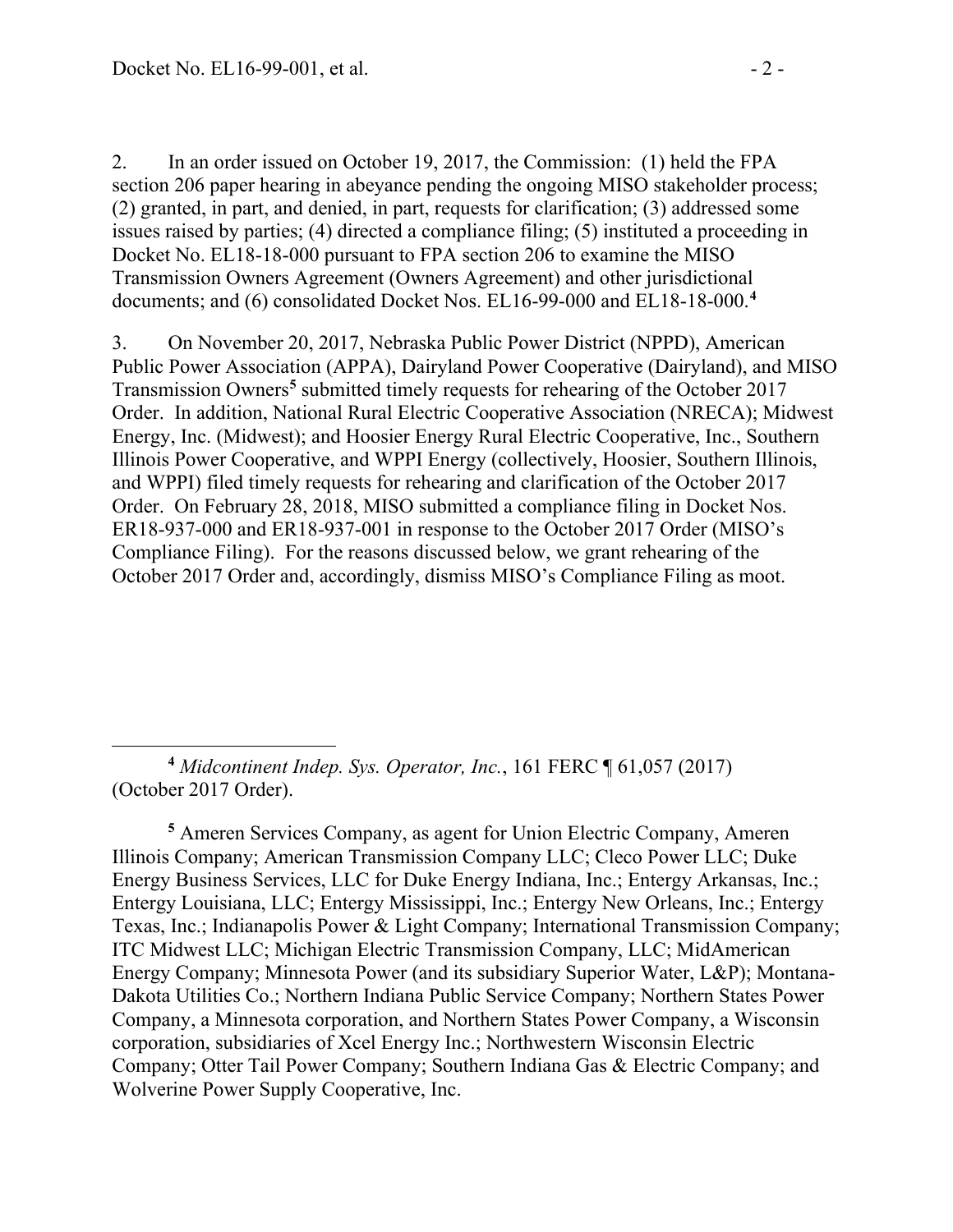#### **I. Background**

### **A. Non-Public Utility Rates and Refund Commitments**

4. FPA section 201(f) exempts certain entities, such as state- or municipally-owned utilities and cooperative utilities, from Part II of the FPA, "unless such provision makes specific reference thereto."**[6](#page-2-0)** With one limited exception,**[7](#page-2-1)** sections 205 and 206 of the FPA do not contain such references and, by their terms, apply only to public utilities.**[8](#page-2-2)** However, the D.C. Circuit has held that when a non-public utility becomes a transmission-owning member of a regional transmission organization (RTO) or independent system operator (ISO) and its revenue requirement becomes a component of the RTO's/ISO's jurisdictional rate, the Commission has jurisdiction to analyze the non-public utility's rates, to the extent that those rates affect jurisdictional transactions, to ensure that the RTO's/ISO's rates remain just and reasonable.**[9](#page-2-3)**

5. Courts previously have found that the authority to review the rates of nonjurisdictional entities, to the extent these rates are included in jurisdictional rates, does not give the Commission the ability to direct non-jurisdictional entities to pay refunds. In *TANC*, for example, the D.C. Circuit found that, although the Commission had authority to review the City of Vernon's transmission revenue requirement, it lacked authority to

**<sup>6</sup>** *See* 16 U.S.C. § 824(f) (2018).

<span id="page-2-1"></span><span id="page-2-0"></span>**<sup>7</sup>** Section 206(e) provides the Commission with refund authority when section 201(f) entities (except for electric cooperatives or entities that sell less than 8,000,000 MWh per year) make voluntary short-term wholesale sales in organized markets under rates established by a Commission-approved tariff and the sale violates the terms of the tariff or applicable Commission rule, subject to additional restrictions as applied to Bonneville Power Administration and Tennessee Valley Authority.

<span id="page-2-2"></span>**<sup>8</sup>** *Bonneville Power Admin. v. FERC*, 422 F.3d 908, 918 (9th Cir. 2005) (*Bonneville*) ("FERC's rate jurisdiction under § 205 and its refund jurisdiction under § 206 expressly apply only to public utilities"); *Transmission Agency of N. Cal. v. FERC*, 495 F.3d 663, 673 (D.C. Cir. 2007) (*TANC*) (noting that "the structure of the FPA clearly reflects Congress's intent to exempt governmental entities from FERC's refund authority").

<span id="page-2-3"></span>**<sup>9</sup>** *TANC*, 495 F.3d at 667 (explaining that "FERC may consider the rates of a municipal utility [participating transmission owner] to the extent that they affect the rates of the ISO, which is subject to the FPA") (citing *Pac. Gas & Elec. Co. v. FERC*, 306 F.3d 1112, 1114 (D.C. Cir. 2002)). The Commission thus reviews the non-public utility's rate under the same just and reasonable standard as FPA section 205. *Id*. at 672.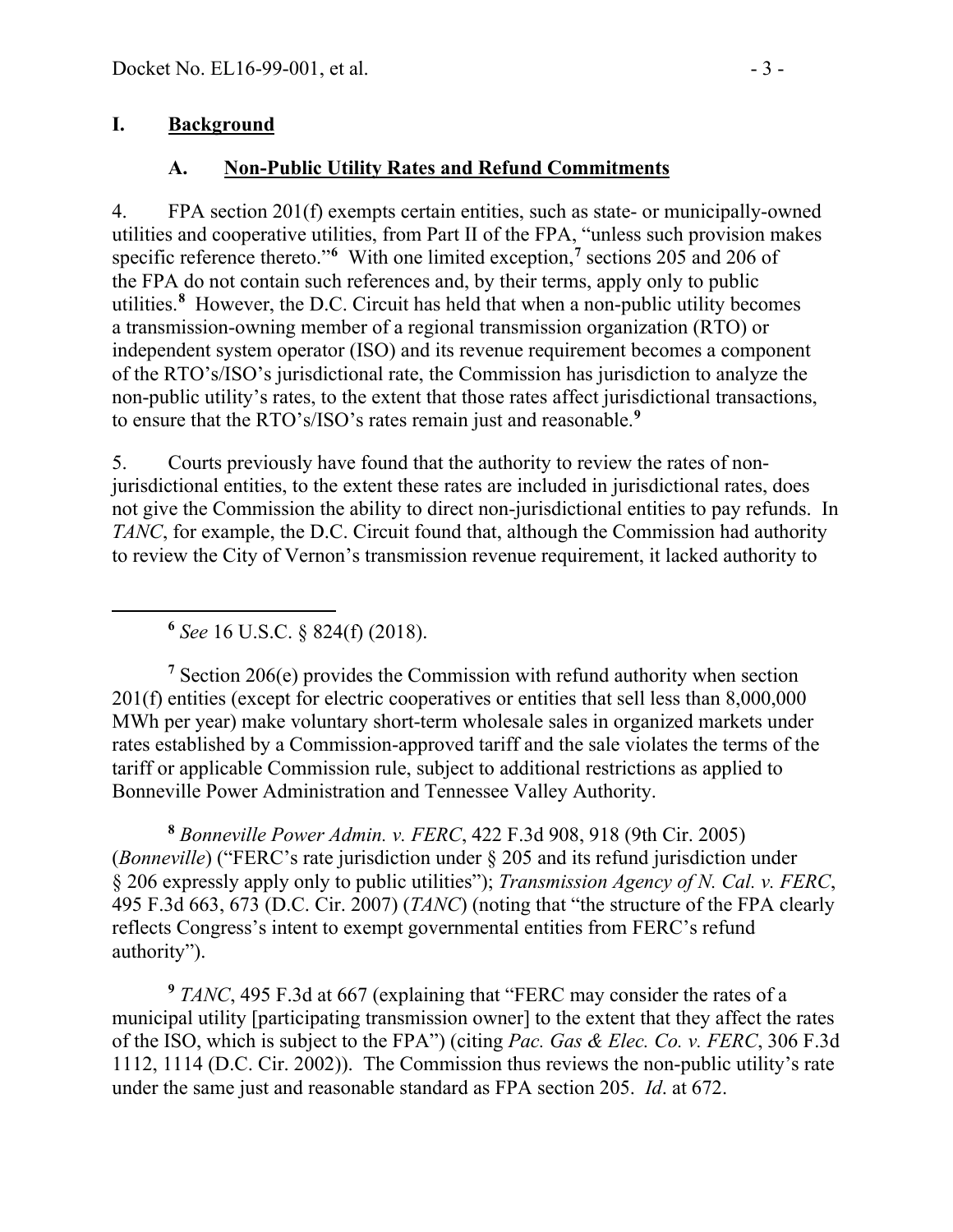direct Vernon to pay refunds.**[10](#page-3-0)** The D.C. Circuit expressly rejected the Commission's argument "that it has authority to enforce [an agreement by a non-jurisdictional entity to pay refunds] because it was filed by [California Independent System Operator, Inc. (CAISO)], a jurisdictional entity, and approved by FERC."**[11](#page-3-1)**

6. Although the Commission "does not have refund authority over . . . governmental entities and non-public utilities,"<sup>[12](#page-3-2)</sup> it has established the policy that, "when an RTO" proposes to include a non-public utility's revenue requirement in the RTO's rates, the RTO may not implement the proposal unless the non-public utility makes a voluntary commitment to make refunds if the rate, as filed, is later found to be not just and reasonable."**[13](#page-3-3)** That is, where there is a voluntary refund commitment, the Commission will allow an RTO/ISO to collect a non-public utility's proposed rate while the Commission reviews its justness and reasonableness (similar to accepting a public utility's rate subject to refund). However, in the absence of such a voluntary refund commitment, "the Commission will delay the effective date of the proposed rate while it conducts a section 205 review."**[14](#page-3-4)**

7. In 2016, the D.C. Circuit held in *Xcel* that the Commission erred by concluding that it had no authority to direct refunds after it failed to apply this established policy and instead allowed Southwest Power Pool, Inc.'s (SPP's) filing of Tri-County Electric Cooperative's (Tri-County) annual transmission revenue requirement (ATRR) to go into effect without suspension or a voluntary refund commitment, despite finding that the rates may be unjust and unreasonable.**[15](#page-3-5)**

<span id="page-3-0"></span>**<sup>10</sup>** *Id.* at 673-76.

**<sup>11</sup>** *Id.* at 676.

**<sup>12</sup>** *Bonneville*, 422 F.3d at 911.

<span id="page-3-3"></span><span id="page-3-2"></span><span id="page-3-1"></span>**<sup>13</sup>** *See* October 2017 Order, 161 FERC ¶ 61,062 at P 20; *Xcel Energy Servs. Inc. v. FERC*, 815 F.3d 947, 950 (D.C. Cir. 2016) (*Xcel*) (citing *Lively Grove Energy Partners, LLC*, 140 FERC ¶ 61,252, at P 47 n.59 (2012); *City of Banning*, 136 FERC ¶ 61,134 (2011); *City of Riverside*, 128 FERC ¶ 61,207, at P 26 (2009); *Great River Energy*, 130 FERC ¶ 61,001 (2010)).

**<sup>14</sup>** *Xcel*, 815 F.3d at 950.

<span id="page-3-5"></span><span id="page-3-4"></span>**<sup>15</sup>** The Commission initially had found that SPP's filing of Tri-County's ATRR may be unjust and unreasonable, but let the rate go into effect on April 1, 2012 without suspension or voluntary refund commitment. Following rehearing, SPP obtained a voluntary commitment from Tri-County to make refunds back to the February 22, 2013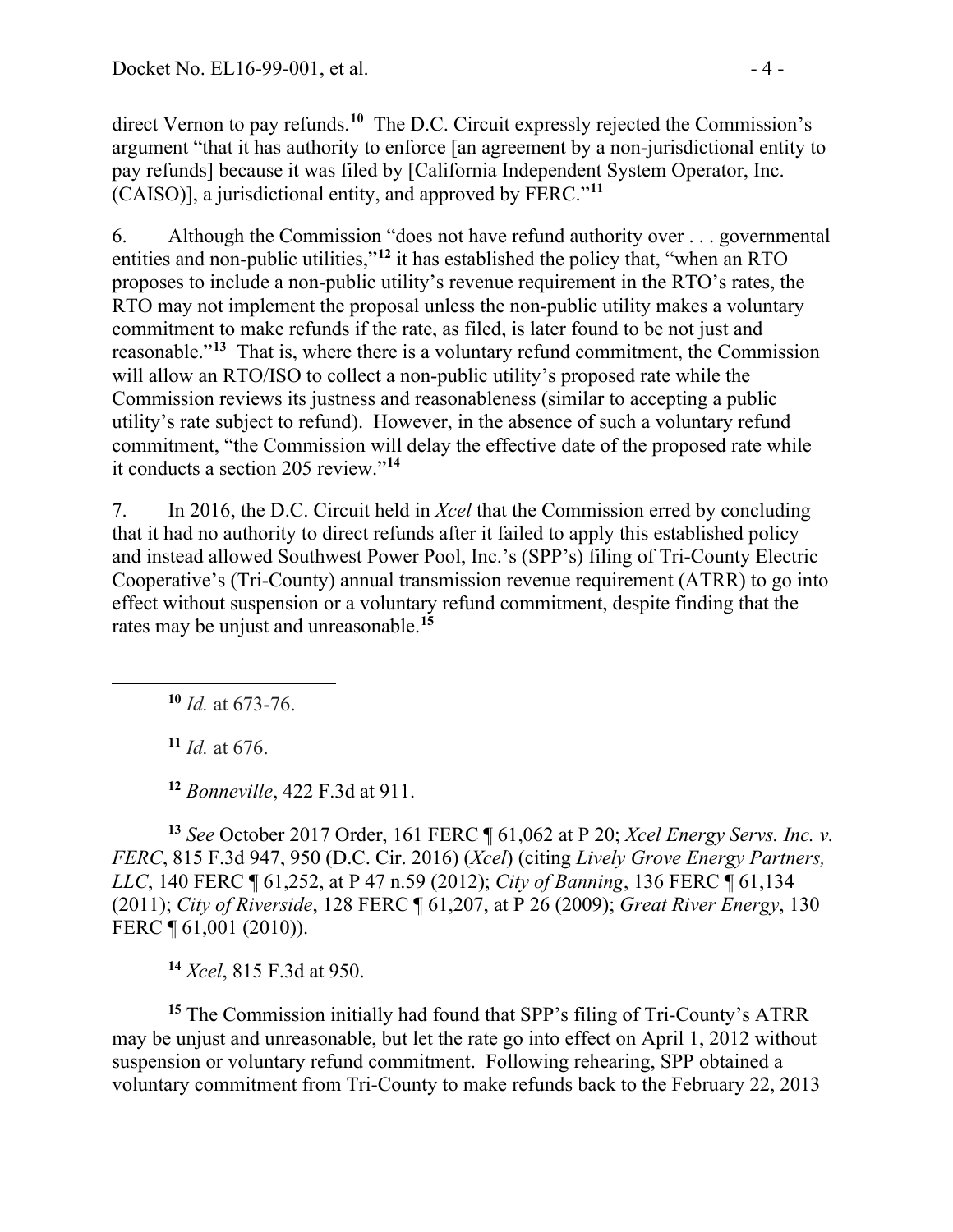## **B. July 2016 Order**

8. On February 12, 2015, certain non-public utilities**[16](#page-4-0)** filed a complaint in Docket No. EL15-45-000 against certain MISO Transmission Owners,**[17](#page-4-1)** contending that the 12.38 percent base return on equity (ROE) that the MISO Transmission Owners earn through the MISO Tariff is unjust and unreasonable. All of the named MISO Transmission Owners were subject to the Commission's jurisdiction as public utilities under the FPA. On June 18, 2015, the Commission established a paper hearing on the complaint and set a refund effective date of February 12, 2015.**[18](#page-4-2)** The Commission also found that the issues of the base ROE of non-public utility MISO Transmission Owners and their refund obligations were not before the Commission in that proceeding, because they were not raised in the complaint.**[19](#page-4-3)**

9. In the July 2016 Order, the Commission generally denied requests for rehearing of the Hearing Order. However, the Commission granted in part a request for rehearing with respect to the issue of refunds by non-public utility transmission owners. The Commission stated that, while it does not have refund authority over non-public

<span id="page-4-0"></span>**<sup>16</sup>** Arkansas Electric Cooperative Corporation; Mississippi Delta Energy Agency and its two members, Clarksdale Public Utilities Commission of the City of Clarksdale, Mississippi and Public Service Commission of Yazoo City, Mississippi; and Hoosier Energy Rural Electric Cooperative, Inc.

<span id="page-4-1"></span>**<sup>17</sup>** MISO Transmission Owners named in the 2015 complaint are: ALLETE, Inc. (for its operating division Minnesota Power, Inc. and its wholly-owned subsidiary Superior Water Light, & Power Company); Ameren Illinois Company; Union Electric Company (identified as Ameren Missouri); Ameren Transmission Company of Illinois; American Transmission Company LLC; Cleco Power LLC; Duke Energy Business Services, LLC; Entergy Arkansas, Inc.; Entergy Gulf States Louisiana, LLC; Entergy Louisiana, LLC; Entergy Mississippi, Inc.; Entergy New Orleans, Inc.; Entergy Texas, Inc.; Indianapolis Power & Light Company; International Transmission Company; MidAmerican Energy Company; Montana-Dakota Utilities Co., Northern Indiana Public Service Company; Northern States Power Company-Minnesota; Northern States Power Company-Wisconsin; Otter Tail Power Company; and Southern Indiana Gas & Electric Company.

<span id="page-4-3"></span><span id="page-4-2"></span>**<sup>18</sup>** *Ark. Elec. Coop. Corp. v. ALLETE, Inc.*, 151 FERC ¶ 61,219 (2015) (Hearing Order).

**<sup>19</sup>** Hearing Order, 151 FERC ¶ 61,219 at P 50.

date of the rehearing order. The Commission ultimately determined that Tri-County's facilities were not eligible to be rolled into SPP's revenue requirement. *Id.* at 956.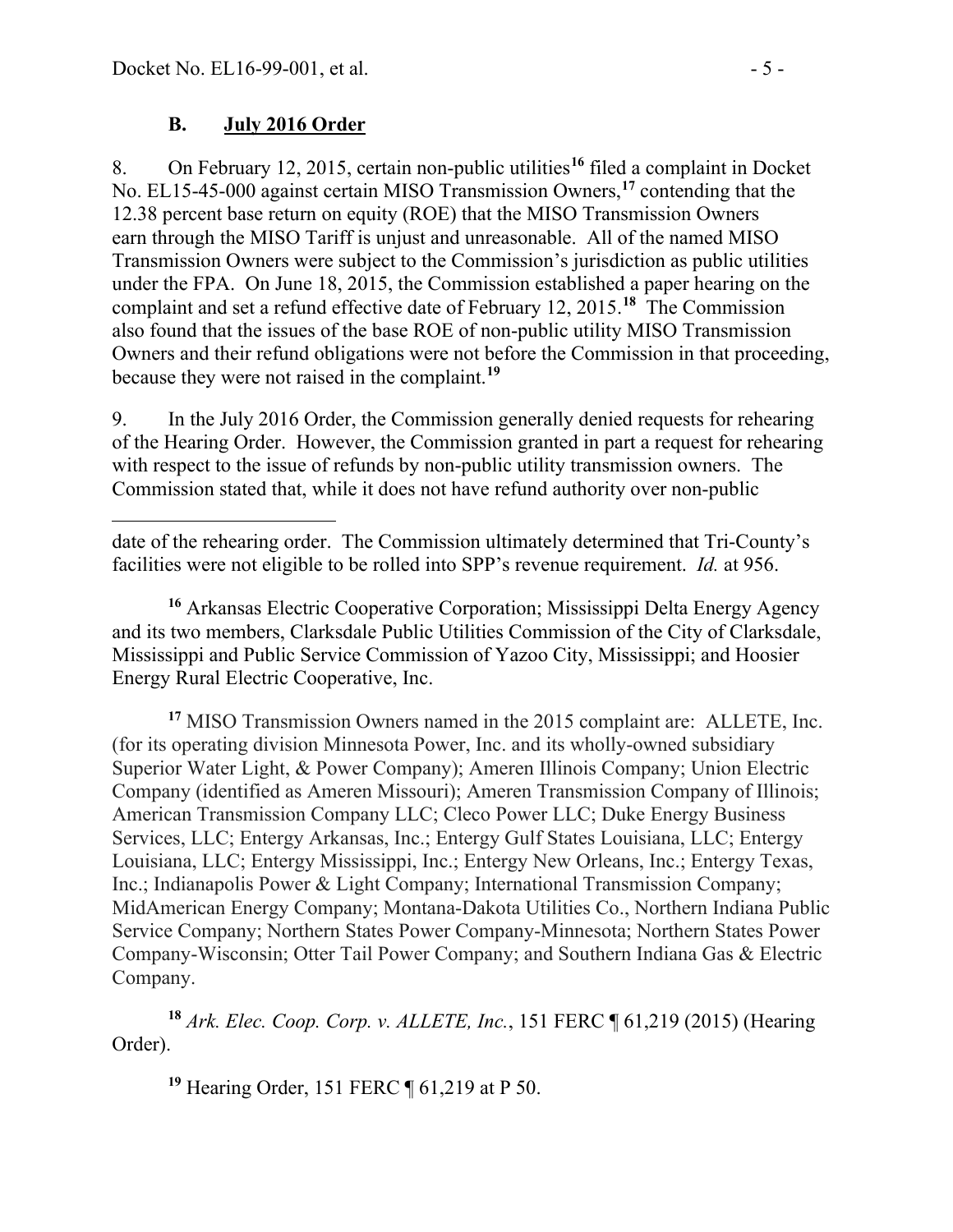utilities,**[20](#page-5-0)** when an RTO has proposed under FPA section 205**[21](#page-5-1)** to include a non-public utility transmission owner's transmission revenue requirement in its tariff, the Commission has conditioned implementation of the proposal, pending completion of the proceeding, upon that non-public utility transmission owner's agreement to make refunds if the rate, as filed, is later found to be not just and reasonable. However, the Commission stated that, until recently, the Commission has only required such a refund commitment in the specific FPA section 205 proceeding where the RTO has proposed to include the non-public utility transmission owner's transmission revenue requirement in the RTO's jurisdictional tariff. Thus, the refund commitment has not extended to future FPA section 205 and 206 proceedings where the justness and reasonableness of the RTO's tariff and rates are at issue. The Commission stated that, to reduce this regulatory gap in MISO, the Commission has conditioned approval of FPA section 205 tariff filings by MISO and non-public utility transmission owners to add an RTO adder to their base ROEs on commitments by the non-public utility transmission owners to provide refunds in any proceeding resulting in a new base ROE for MISO Transmission Owners, including in the complaint proceeding before it on rehearing. **[22](#page-5-2)**

10. The Commission also granted in part Xcel's request for rehearing of the Hearing Order, and instituted a proceeding under FPA section 206, with paper hearing procedures, to investigate MISO's Tariff.**[23](#page-5-3)** The Commission explained that, absent a refund commitment, MISO's resulting jurisdictional rates may not be just and reasonable, noting with respect to the MISO Tariff that:

> It thus appears that the lack of a refund commitment in the MISO Tariff requiring non-public utility transmission owners to refund revenues that they may receive associated with service provided due to their status as transmission-owning RTO members, in the same manner that public utility transmission owners could be required to provide refunds of such revenues under FPA section 205 or 206, may be unjust, unreasonable, or unduly discriminatory or preferential. That is

<span id="page-5-3"></span>**<sup>23</sup>** *Id.* PP 41-51.

<span id="page-5-2"></span><span id="page-5-1"></span><span id="page-5-0"></span>**<sup>20</sup>** July 2016 Order, 156 FERC ¶ 61,061 at P 42 (citing *Bonneville Power Admin. v. Fed. Energy Reg. Comm'n*, 422 F.3d 908, 911 (9th Cir. 2005) (*Bonneville*)).

**<sup>21</sup>** 16 U.S.C. § 824d (2018).

**<sup>22</sup>** July 2016 Order, 156 FERC ¶ 61,061 at P 44.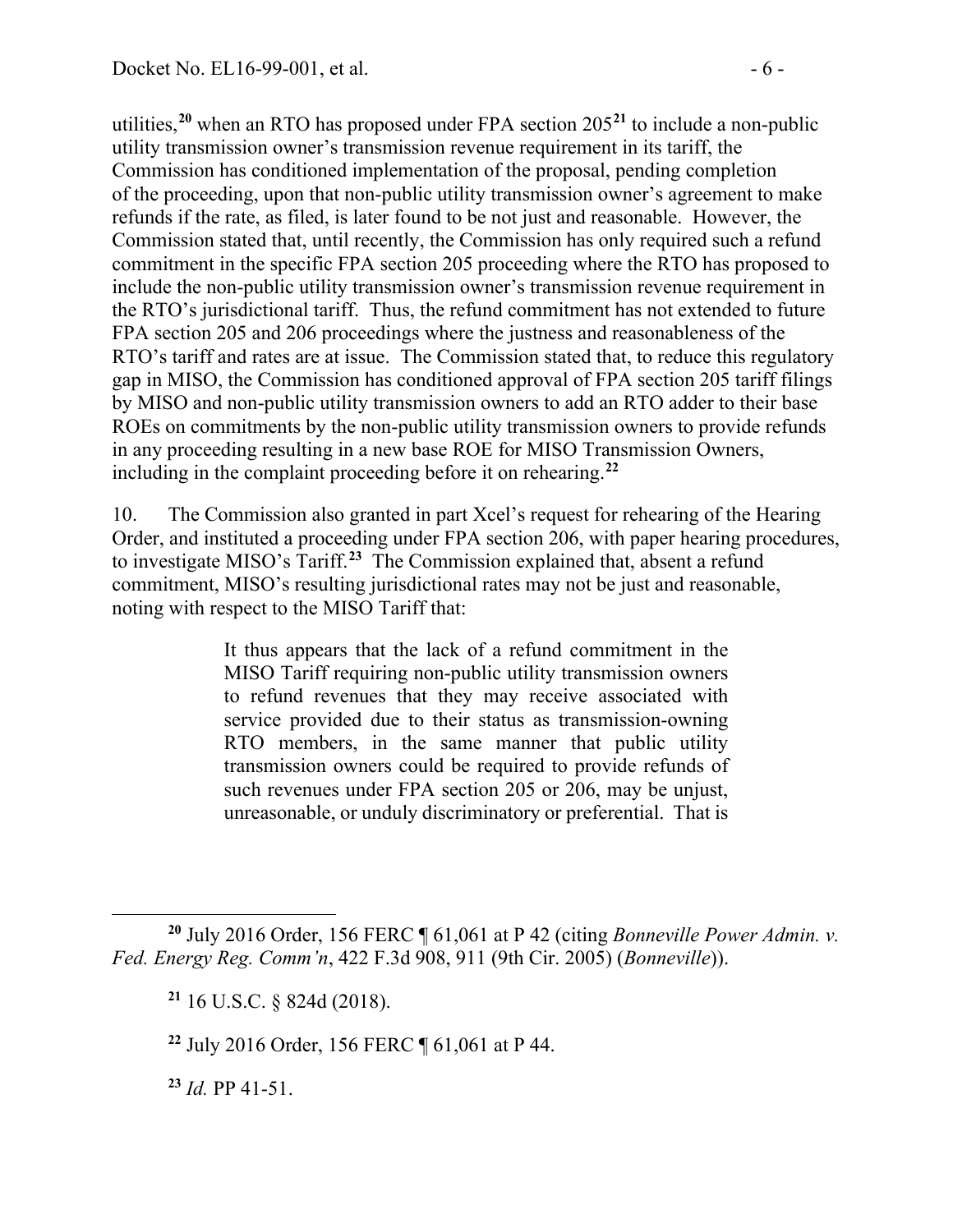because, absent such a commitment, MISO's resulting jurisdictional rates may not be just and reasonable.**[24](#page-6-0)**

11. The Commission explained that its concerns might be addressed by Tariff revisions that require a prospective refund commitment from non-public utility transmission-owning members. The Commission noted that, while it has previously conditioned approval of FPA section 205 tariff filings made by the RTOs on behalf of non-public utility transmission owners on commitments to provide refunds, such refund commitments only apply to the specific proceeding at issue, e.g., refunds if the Commission establishes a lower ROE than what was proposed, and not to "the full range of situations in which [non-public utility transmission owners] may receive revenues associated with service provided due to their status as transmission-owning RTO members."<sup>[25](#page-6-1)</sup> The Commission added that, under such a prospective refund commitment, non-public utility transmission owning members would be subject to the same refund obligations as public utility transmission owning members on all matters involving the justness and reasonableness of revenues that they may receive associated with service provided due to their status as transmission-owning RTO members based on RTO rates. These include, but are not limited to, refunds to: (1) correct any errors in the application of their formula rates; (2) remedy any other elements of, or costs passed through, their formula rates that are found to be unjust and unreasonable; or (3) remedy any rules governing allocation of Tariff revenues among transmission owners that are found to be unjust and unreasonable.**[26](#page-6-2)**

### **C. October 2017 Order**

12. In the October 2017 Order, the Commission granted in part and denied in part requests in the briefs for clarification of the July 2016 Order, and held in abeyance the paper hearing pending completion of MISO's stakeholder process.**[27](#page-6-3)** Among other things, the Commission clarified that the refund commitment described in the July 2016 Order must be a contractual commitment that is enforceable by a court, not the Commission. In so clarifying, the Commission explained that "[w]hen a non-public utility becomes a participating transmission owner in an RTO, its transmission revenue requirement becomes a component of the RTO's jurisdictional rate."**[28](#page-6-4)** The Commission

<span id="page-6-0"></span>**<sup>24</sup>** *See id.* P 46.

<span id="page-6-1"></span>**<sup>25</sup>** *Id.* PP 44-45.

<span id="page-6-2"></span>**<sup>26</sup>** *Id.* P 47.

<span id="page-6-3"></span>**<sup>27</sup>** October 2017 Order, 161 FERC ¶ 61,057.

<span id="page-6-4"></span>**<sup>28</sup>** *Id.* P 19.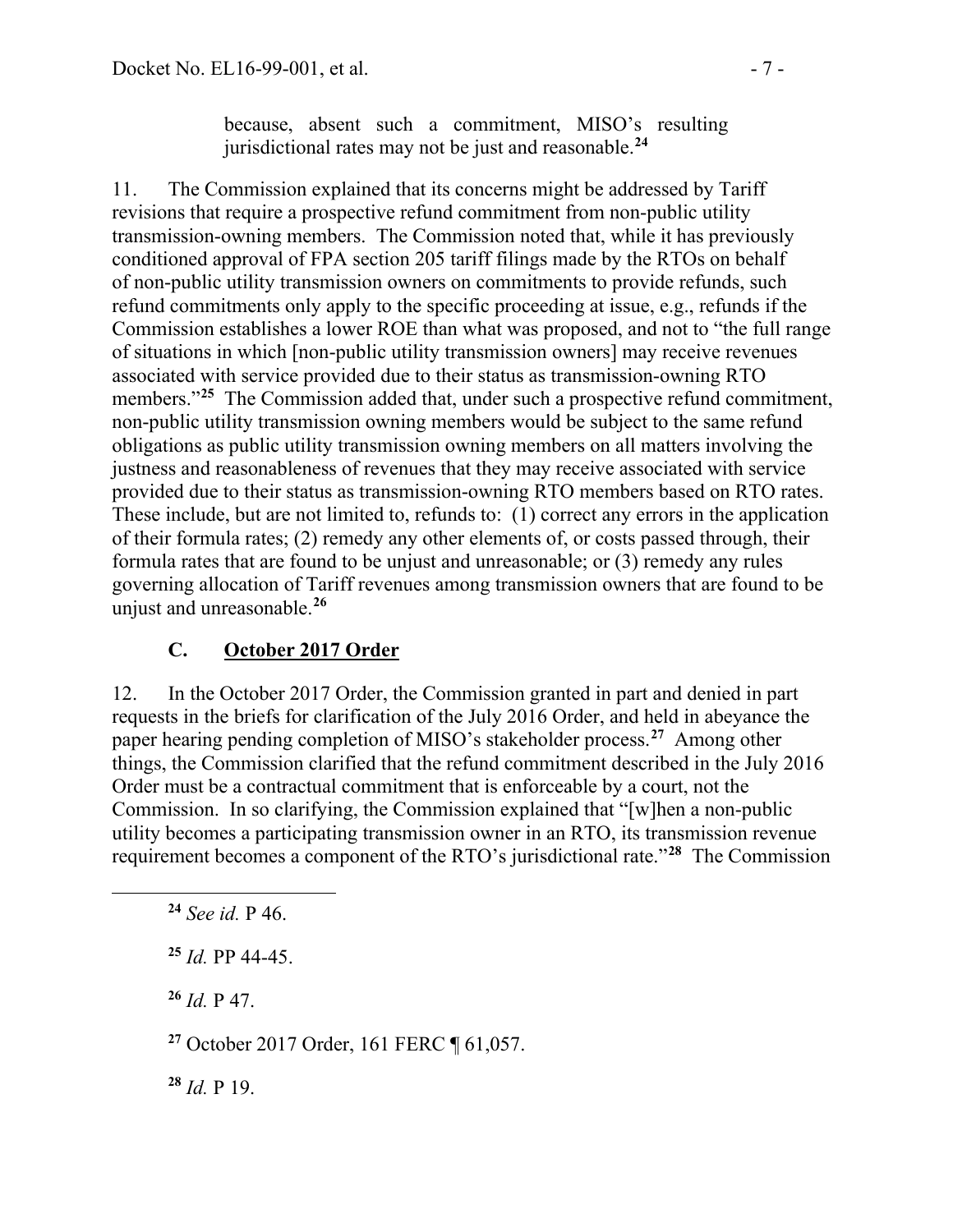stated that, under its policy, "when an RTO proposes to include a non-public utility's revenue requirement in the RTO's rates, the RTO may not implement that proposal unless the non-public utility makes a voluntary commitment to make refunds if the rate, as filed, is later found to be not just and reasonable."**[29](#page-7-0)** The Commission relied on *TANC* for the proposition that "a non-public utility's voluntary contractual commitment to make refunds does not authorize the Commission to issue an order requiring the non-public utility to make refunds" and *Alliant* for the proposition that a court may enforce such commitments.**[30](#page-7-1)** On the other hand, the Commission described the D.C. Circuit in *Xcel* as holding that the Commission erred in "failing to adhere to its policy and in not providing full retroactive relief to remedy this error."**[31](#page-7-2)**

13. In addition, the Commission instituted a new proceeding in Docket No. EL18- 18-000, pursuant to FPA section 206, to examine the Owners Agreement and other jurisdictional documents and consolidated it with Docket No. EL16-99-000. The Commission also directed MISO to submit a compliance filing by February 28, 2018, with a proposal to address the lack of a refund commitment for non-public utility transmission owning members or show cause as to why revisions to its Tariff or other governing documents are not necessary.

14. NPPD, APPA, Dairyland, and MISO Transmission Owners filed timely requests for rehearing of the October 2017 Order, and NRECA, Midwest, and Hoosier, Southern Illinois, and WPPI filed timely requests for rehearing and clarification of the October 2017 Order.

# **II. MISO's Compliance Filing**

15. On February 28, 2018, MISO made concurrent filings in response to the October 2017 Order revising the Owners Agreement and the MISO Tariff. MISO proposes to add the following language to section 5.A.2 of the Owners Agreement to require non-public utility transmission owners to provide "all manner of refunds" that may be ordered pursuant to FPA sections 205 or 206 proceedings initiated on or after October 26, 2017 related to revenues that they may receive associated with service provided due to their status as transmission owners.

<span id="page-7-0"></span>**<sup>29</sup>** *Id.* P 21.

<span id="page-7-1"></span>**<sup>30</sup>** *Id.* P 22 (citing *TANC*, 495 F.3d at 663, 675; *Alliant*, 347 F.3d 1046, 1050).

<span id="page-7-2"></span>**<sup>31</sup>** *Id.* (citing *Xcel*, 815 F.3d at 950 (internal citations omitted)).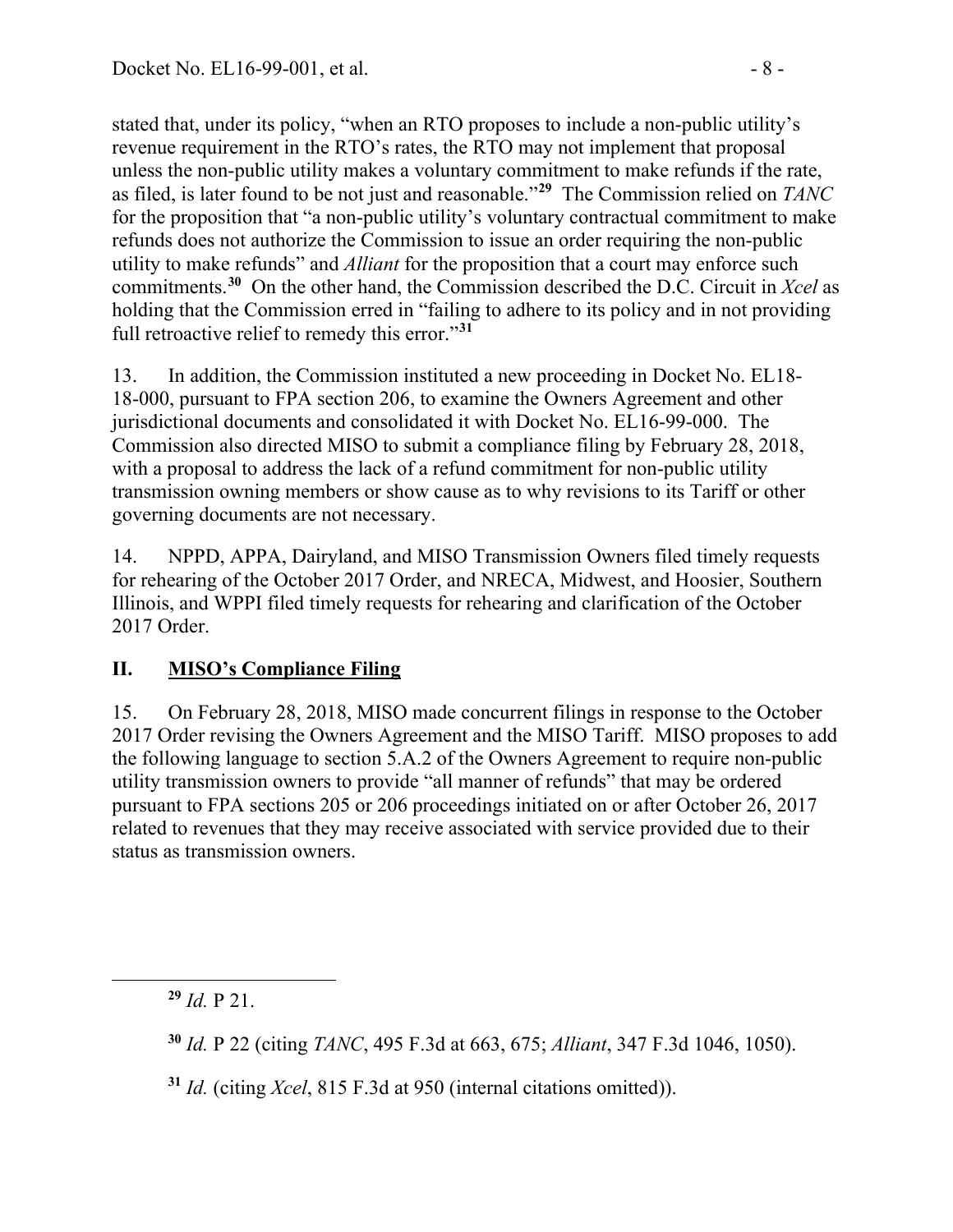16. MISO also proposes to create a new section 12F of Module A of the MISO Tariff memorializing this refund commitment made pursuant to the corresponding obligations set forth in the Owners Agreement.

17. Additionally, MISO states that it "requested that each of its non-public utility transmission owning members indicate to MISO its intent to commit to make refunds as ordered by FERC or seek to initiate the process to remove its assets from MISO's functional control" before it submitted its filing.**[32](#page-8-0)** It received a response from each nonpublic utility transmission owner and "none [has] elected to initiate the process to remove assets from MISO's functional control."**[33](#page-8-1)**

# **III. Notice and Responsive Pleadings**

18. Notice of the FPA section 206 proceeding in Docket No. EL18-18-000 initiated in the October 2017 Order to examine the MISO Owners Agreement and any other Commission-jurisdictional MISO documents that must be revised to fully implement the refund commitment concerns identified in the July 2016 Order was published in the *Federal Register*, 82 Fed. Reg. 49,603 (Oct. 26, 2017) with interventions and protests due on or before November 9, 2017. The notice indicated that the refund effective date will be the date of publication of the notice in the *Federal Register*.

19. Timely motions to intervene were filed by Associated Electric Cooperative, Inc. and Michigan Public Power Agency.

20. Notice of MISO's Compliance Filing in Docket No. ER18-937-000 was published in the *Federal Register*, 83 Fed. Reg. 9728 (Mar. 7, 2018), with interventions and protests due on or before March 21, 2018.

21. Timely motions to intervene were filed by Cooperative Energy, Hoosier, Muscatine Power and Water, Consumers Energy Company, Central Power Electric Cooperative, Inc., Associated Electric Cooperative, Inc., American Municipal Power, Inc., Michigan Public Power Agency, Michigan South Central Power Agency, Rochester Public Utilities, NRECA, APPA, Basin Electric Power Cooperative, and Dairyland Power Cooperative. MISO Transmission Owners filed a timely motion to intervene and comments supporting MISO's Compliance Filing. No entities protested MISO's Compliance Filing.

<span id="page-8-1"></span>**<sup>33</sup>** *Id.*

<span id="page-8-0"></span>**<sup>32</sup>** MISO Compliance Filing at 6.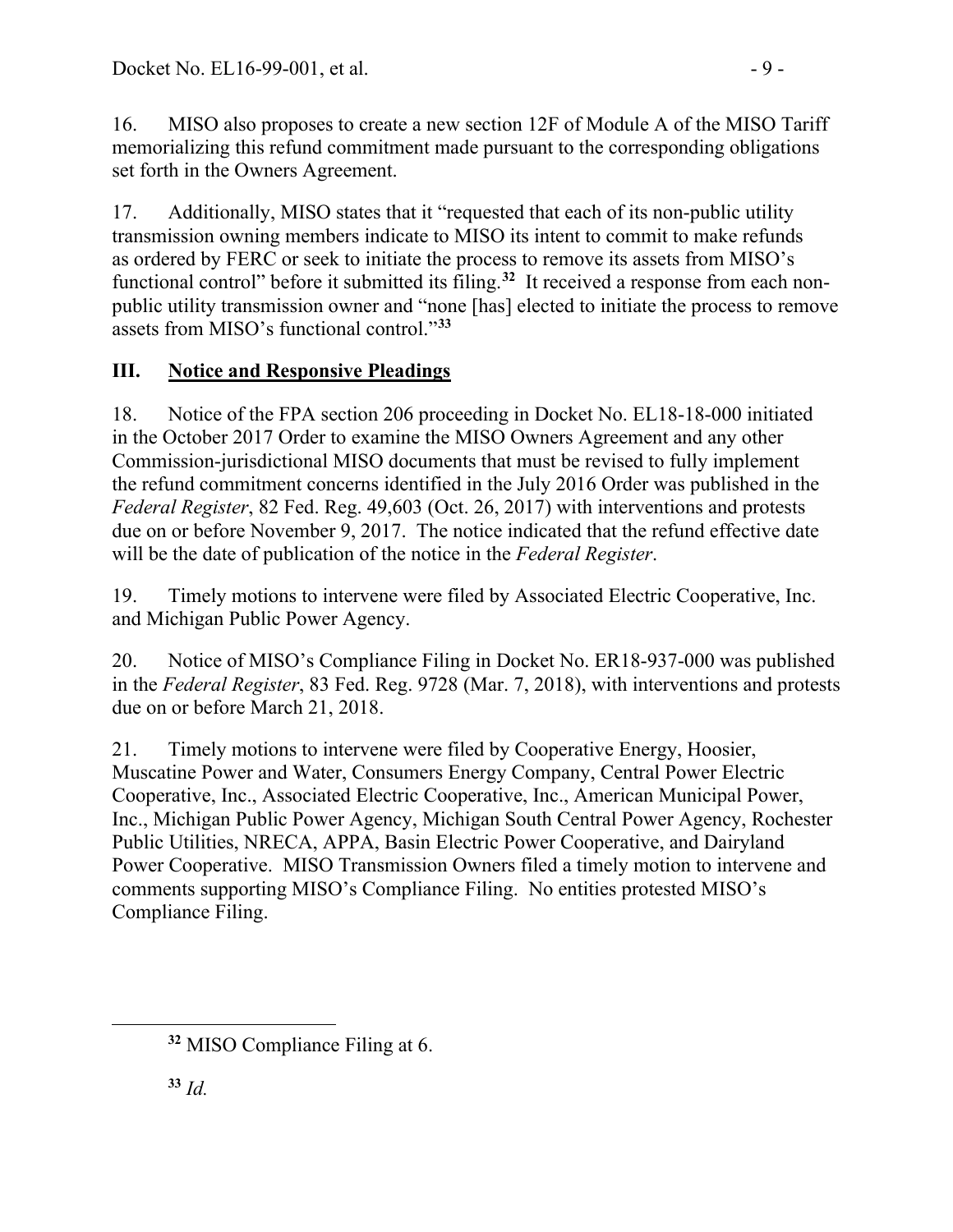### **IV. Discussion**

## **A. Procedural Matters**

22. Pursuant to Rule 214 of the Commission's Rules of Practice and Procedure, 18 C.F.R. § 385.214 (2019), the timely, unopposed motions to intervene serve to make the entities that filed them parties to the proceedings in which they sought intervention.

# **B. Substantive Matters**

# **1. Rehearing Requests of the October 2017 Order**

23. APPA alleges that the Commission erred in the October 2017 Order, by finding that it has authority to require MISO to revise its Tariff and governing documents to include refund commitments by non-public utility transmission owning members, and by relying on the non-public utility transmission owning members' choice as to RTO membership and revenue recovery under MISO's Tariff to justify that finding. APPA asserts that the Commission's reliance on *Alliant* is misplaced because that case held that a court can enforce a refund commitment in an agreement that an entity has itself already chosen to execute, not whether the Commission may require a jurisdictional agreement to include such a commitment.**[34](#page-9-0)** APPA argues that, because the Commission may not regulate non-jurisdictional transmission owning members of an RTO, whether these entities have refund commitments is irrelevant to whether an RTO's rates are just and reasonable. APPA and NPPD argue that the Commission erred by ordering MISO to make a compliance filing without first finding that MISO's Tariff and governing documents were unjust, unreasonable, and unduly discriminatory, or preferential. APPA states that the requirements the Commission has imposed contravene the Commission's policy of accommodating participation of non-public utilities in RTOs, thereby discouraging non-public utility participation in MISO.

24. NPPD suggests that the Commission impose a carve-out for existing MISO nonpublic utility transmission owning members so that only new members would be bound by the refund commitments imposed in this case. NPPD argues that the October 2017 Order reverses "a decade-long policy of approving and maintaining provisions in RTO tariffs and membership agreements to accommodate the needs of non-jurisdictional public power entities."**[35](#page-9-1)** NPPD also asserts that this order contradicts the Commission's approval of WestConnect's regional transmission planning and cost allocation process

<span id="page-9-1"></span><span id="page-9-0"></span>**<sup>34</sup>** APPA Rehearing Request at 7-8 (citing *Alliant*, 347 F.3d at 1050); NPPD Rehearing Request at 7-10.

**<sup>35</sup>** NPPD Rehearing Request at 12-13.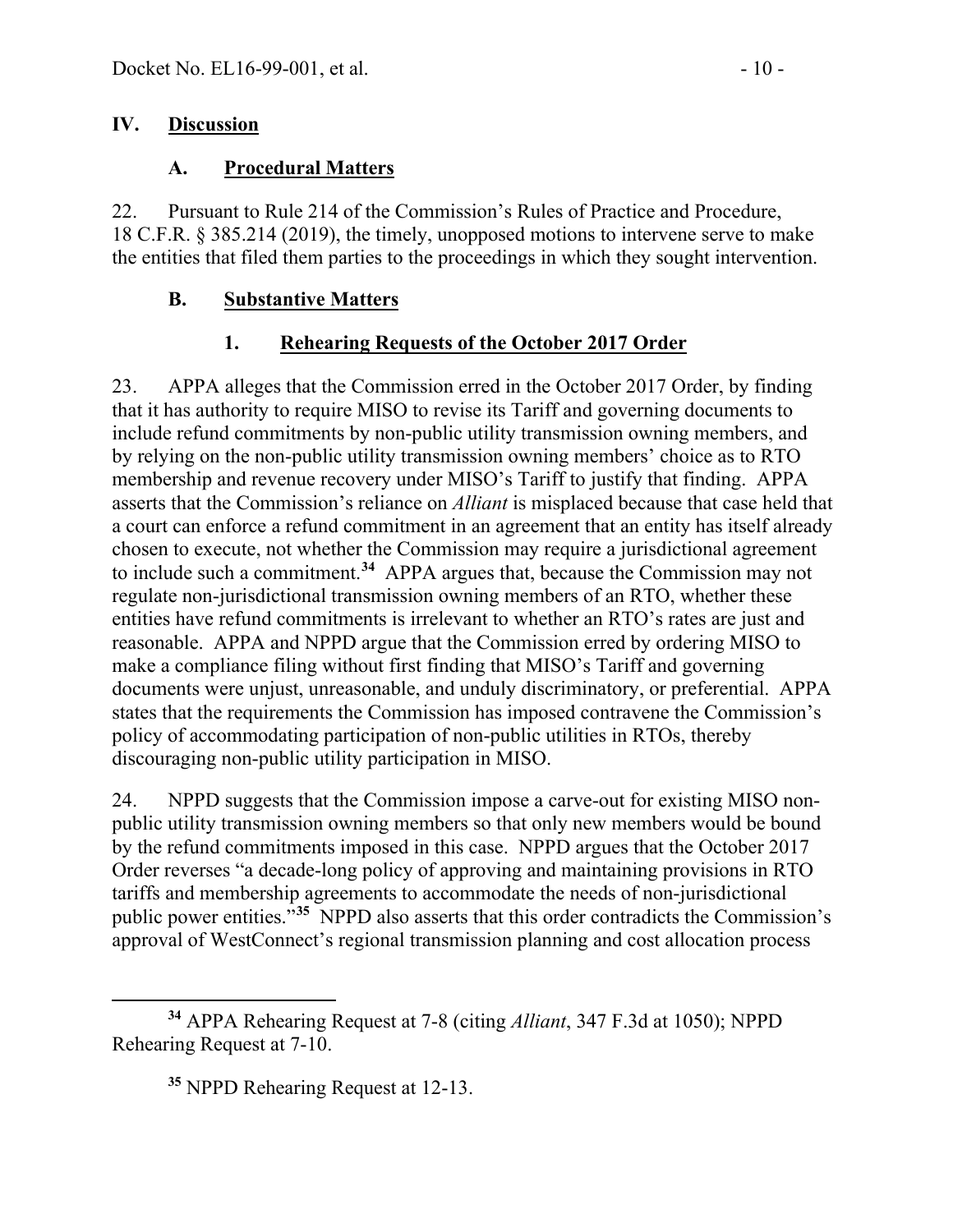that enables non-public utilities to participate as coordinating transmission owners without being subject to regional cost allocation.

25. Like APPA and NPPD, NRECA argues that the Commission erred in doing indirectly what it is prohibited from doing directly, i.e., by requiring that MISO include a refund commitment by non-public utility transmission owning members, a requirement that the Commission concedes that it could not enforce.**[36](#page-10-0)**

26. Dairyland makes a similar argument with regard to the requirement in the Owners Agreement that non-public utility transmission owning members provide refunds. Dairyland argues that the Commission's reliance upon *TANC* and *Alliant* is inapplicable because those cases involved refunds made pursuant to voluntary commitments by nonpublic utilities, rather than a Commission directive to modify an existing Commissionjurisdictional contract to include such a commitment.**[37](#page-10-1)** Dairyland contests the Commission's characterization of refund commitments as voluntary given the significant costs incurred in withdrawing from an RTO and terminating an RTO membership agreement should the non-public utility transmission owning member refuse to commit to paying refunds. Dairyland states that the FPA expressly prohibits the Commission's action, even if this measure would fulfill other aspects of the FPA's statutory mandate.**[38](#page-10-2)**

27. MISO Transmission Owners request rehearing of the Commission's rejection of MISO's and MISO Transmission Owners' request that the Commission clarify MISO's refund responsibilities by stating, in any final order in this proceeding, "that MISO is not required to provide refunds unless and until it collects monies owed from non-public utility transmission owners from whom refunds are due."**[39](#page-10-3)** MISO Transmission Owners argue that the Commission's failure to excuse MISO from paying refunds until it collects from non-public utility transmission owning members is inconsistent with prior precedent addressing SPP's refund obligations from revenues improperly distributed to a non-public utility transmission owning member. Specifically, MISO Transmission Owners assert that the Commission erred in describing the Tri-County Remand Order**[40](#page-10-4)** as relieving SPP from making refunds in advance because Tri-County lacked a refund commitment.

**<sup>36</sup>** NRECA Rehearing Request at 3-4.

<span id="page-10-1"></span><span id="page-10-0"></span>**<sup>37</sup>** Dairyland Rehearing Request at 5-6 (citing *Alliant*, 347 F.3d at 1050; *TANC*, 495 F.3d at 675).

<span id="page-10-4"></span><span id="page-10-3"></span><span id="page-10-2"></span>**<sup>38</sup>** *Id.* at 6-10 (citing *Nat'l Fuel Gas Supply Corp. v. FERC*, 909 F.2d 1519, 1521 (D.C. Cir. 1990)).

**<sup>39</sup>** MISO Transmission Owners Rehearing Request at 1-2.

**<sup>40</sup>** *Sw. Power Pool*, *Inc*., 156 FERC ¶ 61,057 (2016) (Tri-County Remand Order).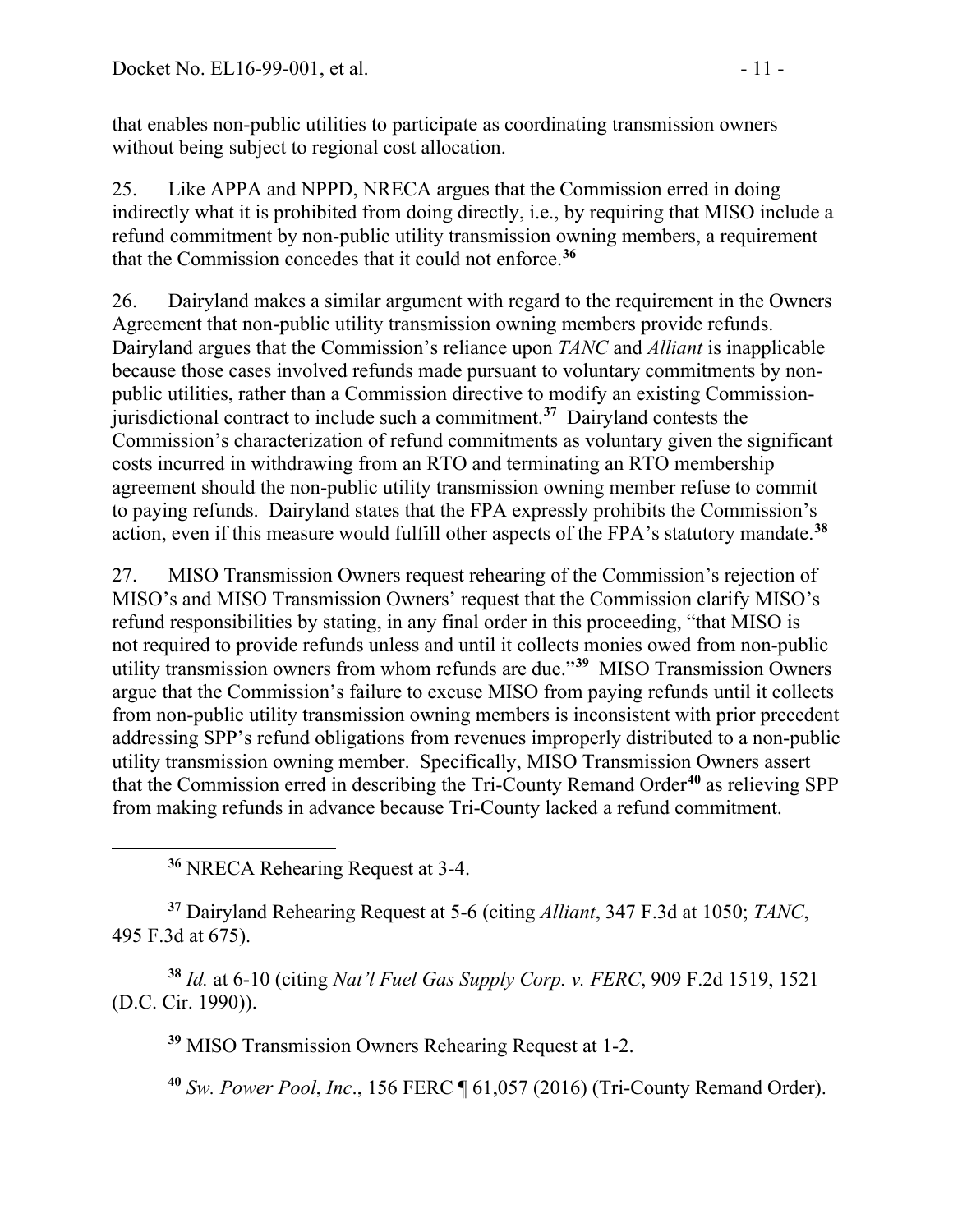Instead, MISO Transmission Owners state that the Commission was able to direct Tri-County to pay refunds and therefore Tri-County already had a refund commitment.**[41](#page-11-0)** MISO Transmission Owners argue that the Commission ignored the potential for protracted and uncertain judicial proceedings that could yield prolonged or permanent revenue shortfalls that would violate MISO's revenue-neutral status and impose an unreasonable obligation on MISO Transmission Owners to backstop the refund obligations of non-public utility transmission owners.

28. NRECA also argues that the Commission erred in declining to determine whether MISO must commit affirmatively to submit filings pursuant to FPA section 205 to change its rates on behalf of non-public utility transmission owning members. NRECA argues that (1) MISO already undertakes this obligation for jurisdictional public utilities; (2) the Commission arbitrarily and capriciously stated that this issue is beyond the scope of this proceeding; and (3) requiring MISO to make such filings would ensure nondiscriminatory treatment of non-public utility transmission owning members under MISO's Tariff. NRECA suggests that the Commission should clarify that MISO must make Tariff changes upon request by a non-public utility transmission owning member as part of MISO's obligation to include each transmission owner's formula rate in MISO's Tariff and to remain consistent with a similar process in SPP.**[42](#page-11-1)**

29. Hoosier, Southern Illinois, and WPPI argue that the Commission erred in failing to provide access to a comparable remedy for *under-*collection of transmission revenues owed to non-public utility transmission owners, thereby unduly discriminating against these entities upon whom the Commission is now attempting to impose a refund obligation similar to that imposed on public utilities. These entities argue that they are left with two options to remedy this problem. First, they may file a complaint pursuant to FPA section 206; but they note that this would not provide complete relief because, even if granted, relief may not be immediately available. Second, they could request that MISO make a filing pursuant to FPA section 205 on their behalf. While these entities represent that MISO has been helpful in the past in this regard, they describe this option as entirely dependent on MISO's discretion and timing. These entities therefore request that the Commission require MISO to amend its governing documents such that MISO, "if requested to do so by a non-public utility [transmission owner], . . . file a revision to its Tariff pursuant to FPA section 205, within ten days of receiving such a request accompanied by a copy of the proposed filing."**[43](#page-11-2)** These entities argue that, in the October 2017 Order, the Commission erred in describing the request to include this

<span id="page-11-2"></span><span id="page-11-1"></span><span id="page-11-0"></span>**<sup>41</sup>** MISO Transmission Owners Rehearing Request at 4-8 (citing Tri-County Remand Order, 156 FERC ¶ 61,057 at PP 17, 24, 26).

**<sup>42</sup>** NRECA Rehearing and Clarification Request at 5-6.

**<sup>43</sup>** Hoosier, Southern Illinois, and WPPI Rehearing Request at 1, 4-8.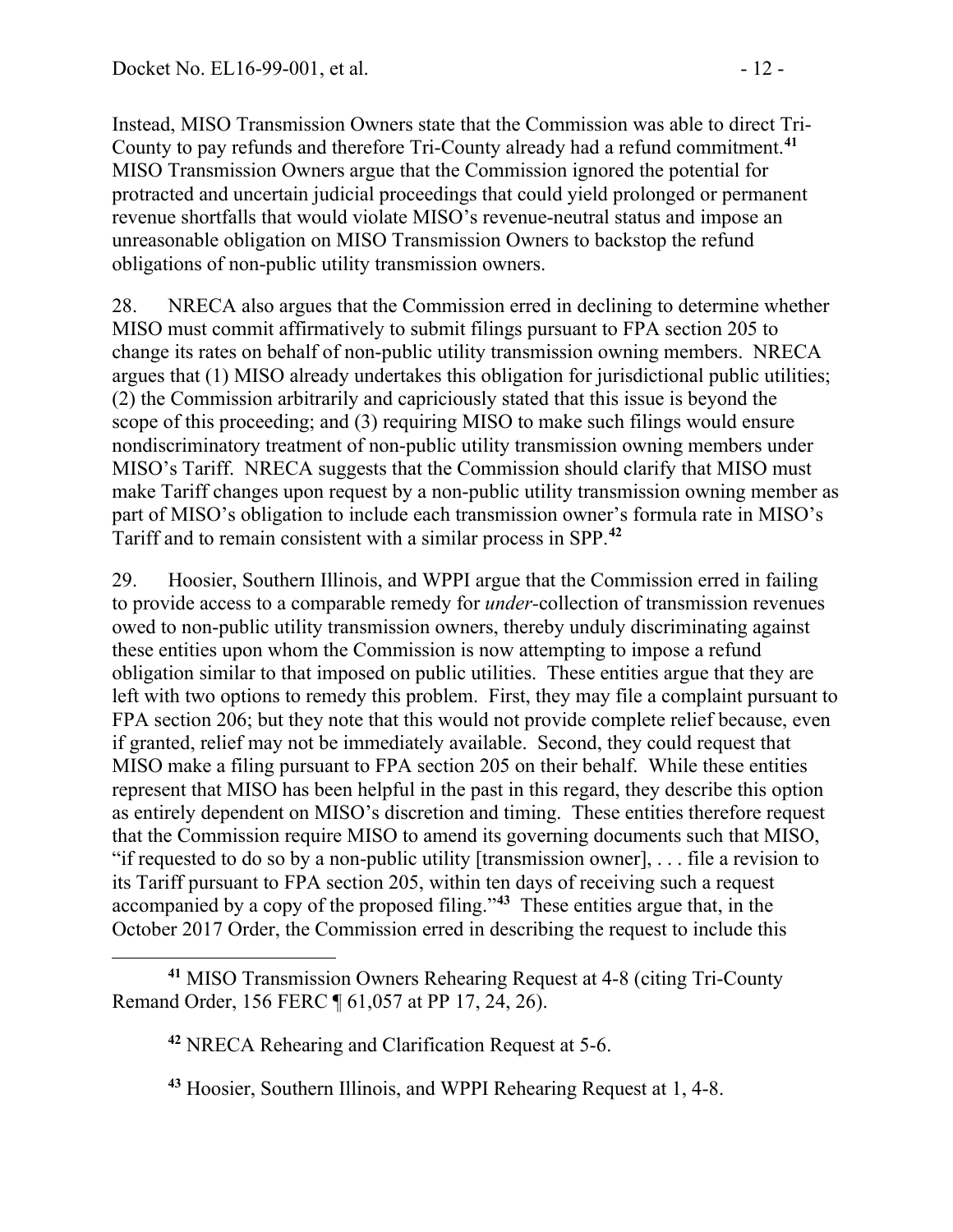comparable treatment as outside the scope of this proceeding. These entities urge the Commission to clarify that MISO may file revisions to its Tariff and other governing documents, contemporaneously with the filing required by the October 2017 Order, to file changes to these documents that provide for comparable treatment by non-public utility transmission owning members to increase their rates.

## **2. Commission Determination**

30. For the reasons discussed below, we grant rehearing of the October 2017 Order and find that it is neither necessary nor appropriate to impose the refund commitment contemplated there on non-public utility transmission owners in MISO.

31. First, we find that the D.C. Circuit's *Xcel* decision does not compel the Commission to require a prospective refund commitment from all non-public utility transmission owners in MISO, as contemplated by the October 2017 Order. In *Xcel*, the D.C. Circuit based its decision on the fact that, having adopted a policy of requiring voluntary refund commitments before allowing RTOs to implement rates including the revenue requirements of non-jurisdictional entities, the Commission failed to follow its established policy and allowed a rate that it had determined may be unjust and unreasonable to go into effect without suspension or voluntary refund commitment.**[44](#page-12-0)** The Commission had acknowledged its own legal error, and the court found that, in light of that legal error, the Commission could provide a remedy under FPA section 309. Here, by contrast, prior to the July 2016 Order, as clarified and affirmed in the October 2017 Order, the Commission had no comparable policy requiring non-public utility transmission owners to provide a prospective refund commitment for all situations under which refunds might be directed pursuant to FPA sections 205 and 206. In addition, here the Commission made no legal error analogous to the facts of *Xcel*, where the court focused on the Commission's remedial discretion to address such an error.

32. Second, the D.C. Circuit has recognized that the Commission generally does not have authority to require FPA section 201(f) entities to make refunds if they do not voluntarily do so. **[45](#page-12-1)** Instead, the Commission's refund authority found in FPA sections 205 and 206 applies to FPA section 201(f) entities only in the limited circumstances described in FPA section 206(e); FPA sections 205 and 206 otherwise apply only to jurisdictional public utilities. The *Xcel* decision is consistent with that understanding, acknowledging that the Commission has no authority under FPA section 205 to require a

<span id="page-12-0"></span>**<sup>44</sup>** *Xcel*, 815 F.3d at 953.

<span id="page-12-1"></span>**<sup>45</sup>** *See, e.g.*, *Bonneville*, 422 F.3d at 926; *TANC*, 495 F.3d at 673.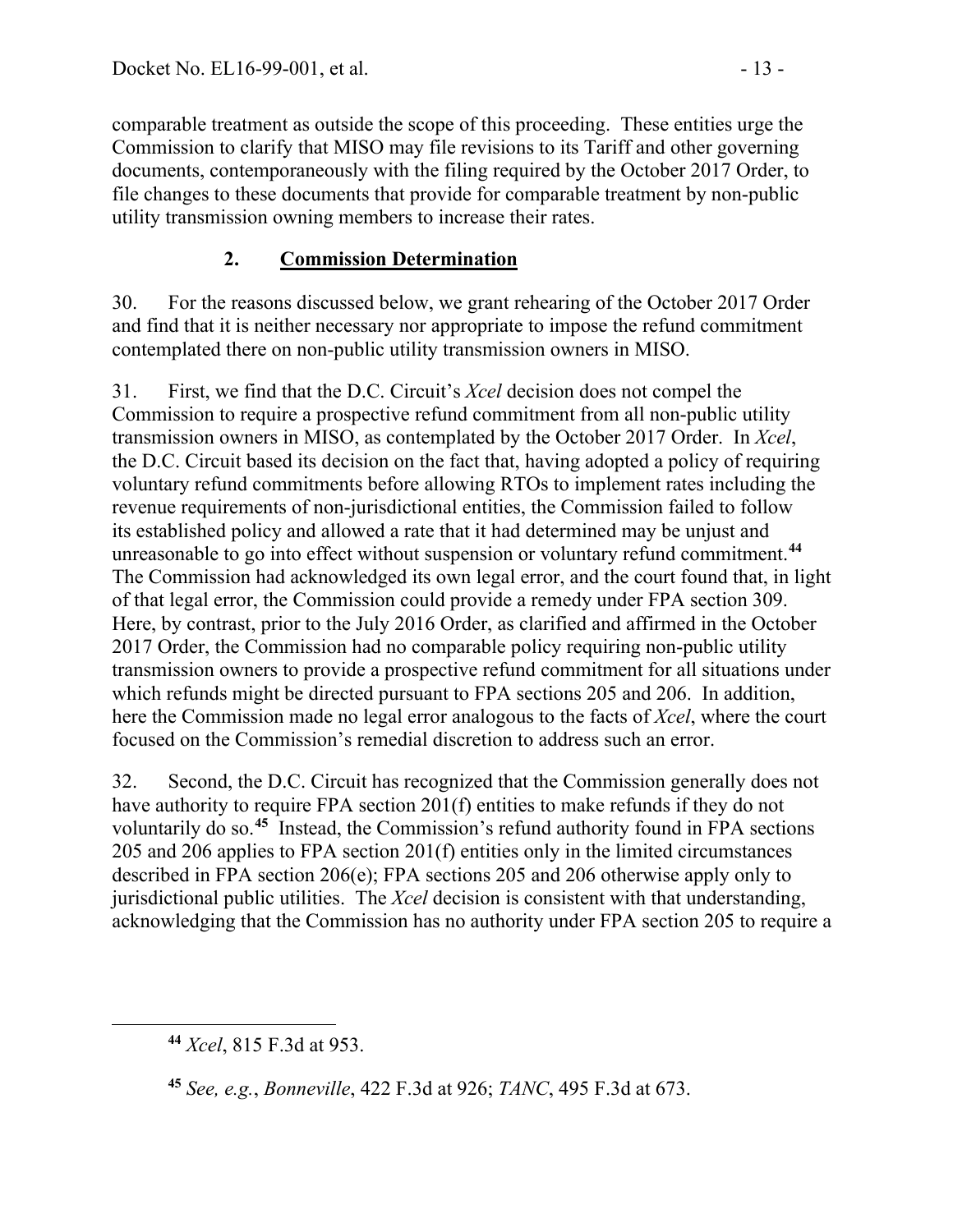non-jurisdictional entity to make refunds.**[46](#page-13-0)** Thus, non-public utilities are not similarly situated to other RTO transmission owners with respect to refunds by virtue of the fact that they are not generally subject to the Commission's jurisdiction under FPA sections 205 and 206.

33. Third, the Commission retains authority to approve voluntary contractual refund commitments when RTOs include a non-public utility's ATRR in their jurisdictional rates. Although the Commission has the authority to review non-public utility rates included in jurisdictional rates to ensure that the jurisdictional rate remains just and reasonable, it does not necessarily follow that a refund commitment from those nonpublic utilities is an intrinsic component of a just and reasonable rate. Generally, the Commission does not treat refunds as a measure of a just and reasonable rate, but as an available remedy when a rate has been found unjust and unreasonable.**[47](#page-13-1)**

34. Fourth, declining to require the refund commitment contemplated in the October 2017 Order is consistent with the Commission's longstanding policy goal of encouraging the participation of non-public utilities in RTOs/ISOs,**[48](#page-13-2)** and appropriately accounts for distinct characteristics of these entities like those discussed above.

35. For these reasons, we find that the lack of a general refund commitment by nonpublic utilities similar to that applicable to jurisdictional entities pursuant to FPA sections 205 and 206 does not render MISO's rates unjust and unreasonable or unduly

<span id="page-13-1"></span>**<sup>47</sup>** *See, e.g.*, *City of Redding v. FERC*, 693 F.3d 828, 838-39 (9th Cir. 2012) (citations omitted) ("Congress expanded FERC's authority to address 'unjust and unreasonable' rates by adding  $\S 206(b)$  to the FPA in 1988, over fifty years after the enactment of the original law. Section 206(b) provides that after FERC has determined a rate to be unjust and unreasonable, it 'may order refunds of any amounts paid . . . in excess of those which would have been paid under the just and reasonable rate . . . which the Commission orders to be thereafter observed and in force.'").

<span id="page-13-2"></span>**<sup>48</sup>** *TANC*, 495 F.3d at 667 (citing Order Nos. 888 and 2000 and explaining that the Commission encouraged all transmission owners, including non-public utility transmission owners, to place their transmission under the control of RTOs voluntarily).

<span id="page-13-0"></span>**<sup>46</sup>** *Xcel*, 815 F.3d at 950 (citing *TANC*, 495 F.3d at 672). In addition, the D.C. Circuit subsequently cited *TANC* in finding that the Commission could order recoupment of funds paid in error to a non-jurisdictional entity because, although "[t]he case law is clear that  $\S 205$ , when read in conjunction with  $\S 201(f)$ , bars [the Commission] from ordering a non-jurisdictional entity to provide a *refund* to another entity," recoupment under FPA section 309, 16 U.S.C. § 825h (2018), is a distinct remedy. *TNA Merchant Projects, Inc. v. FERC*, 857 F.3d 354, 359-62 (D.C. Cir. 2017) (citing *TANC*, 495 F.3d at 673-75).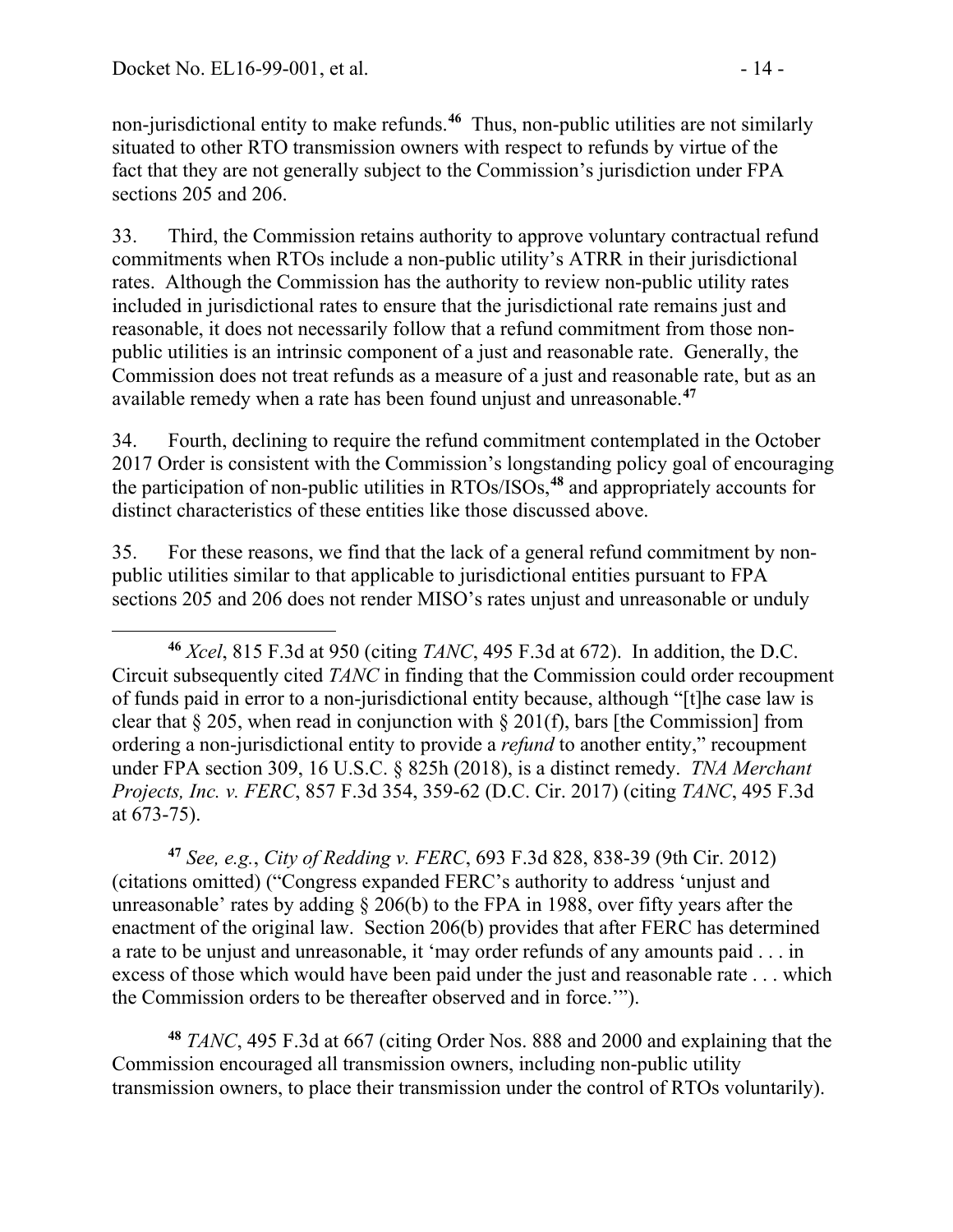discriminatory or preferential.[49](#page-14-0) In light of this determination, we terminate the FPA section 206 proceedings instituted by the Commission in the July 2016 Order in Docket No. EL16-99-000 and the October 2017 Order in Docket No. EL18-18-000.

36. In granting rehearing of the October 2017 Order and terminating these section 206 proceedings, we note that the Commission's longstanding policy regarding its treatment of section 205 filings by RTOs to implement rate changes by non-public utility transmission owners has not changed. In *Xcel*, the D.C. Circuit described that policy as one pursuant to which the Commission:

> will accept the RTO's filing of a tariff revision where the non-jurisdictional entity voluntarily agrees to make refunds in the event the Commission determines the rate as filed is not just and reasonable, or the Commission will delay the effective date of the proposed rate while it conducts a section 205 review, unless there is no material issue.**[50](#page-14-1)**

The Commission intends to apply this policy with respect to such filings made by MISO.

37. Finally, because we are granting rehearing of the October 2017 Order, we dismiss MISO's Compliance Filing in Docket Nos. ER18-937-000 and ER18-937-001 as moot, and terminate those proceedings.

### The Commission orders:

(A) The requests for rehearing of the October 2017 Order are hereby granted, as discussed in the body of this order.

(B) MISO's Compliance Filing is hereby dismissed as moot, as discussed in the body of this order.

(C) The proceedings in Docket Nos. ER18-937-000 and ER18-937-001 are hereby terminated, as discussed in the body of this order.

<span id="page-14-0"></span>**<sup>49</sup>** Because we grant rehearing of the October 2017 Order and find that it is neither necessary nor appropriate to impose the refund commitment contemplated there on nonpublic utility transmission owners in MISO, we do not address requests for rehearing regarding collecting refunds and submitting filings on behalf of, and the potential for under-collection of transmission revenues by, non-public utility transmission owners.

<span id="page-14-1"></span>**<sup>50</sup>** *Xcel*, 815 F.3d at 950 (citing, *e*.*g*., *Lively Grove Energy Partners, LLC*, 140 FERC ¶ 61,252, at P 47 & n. 59 (2012)).